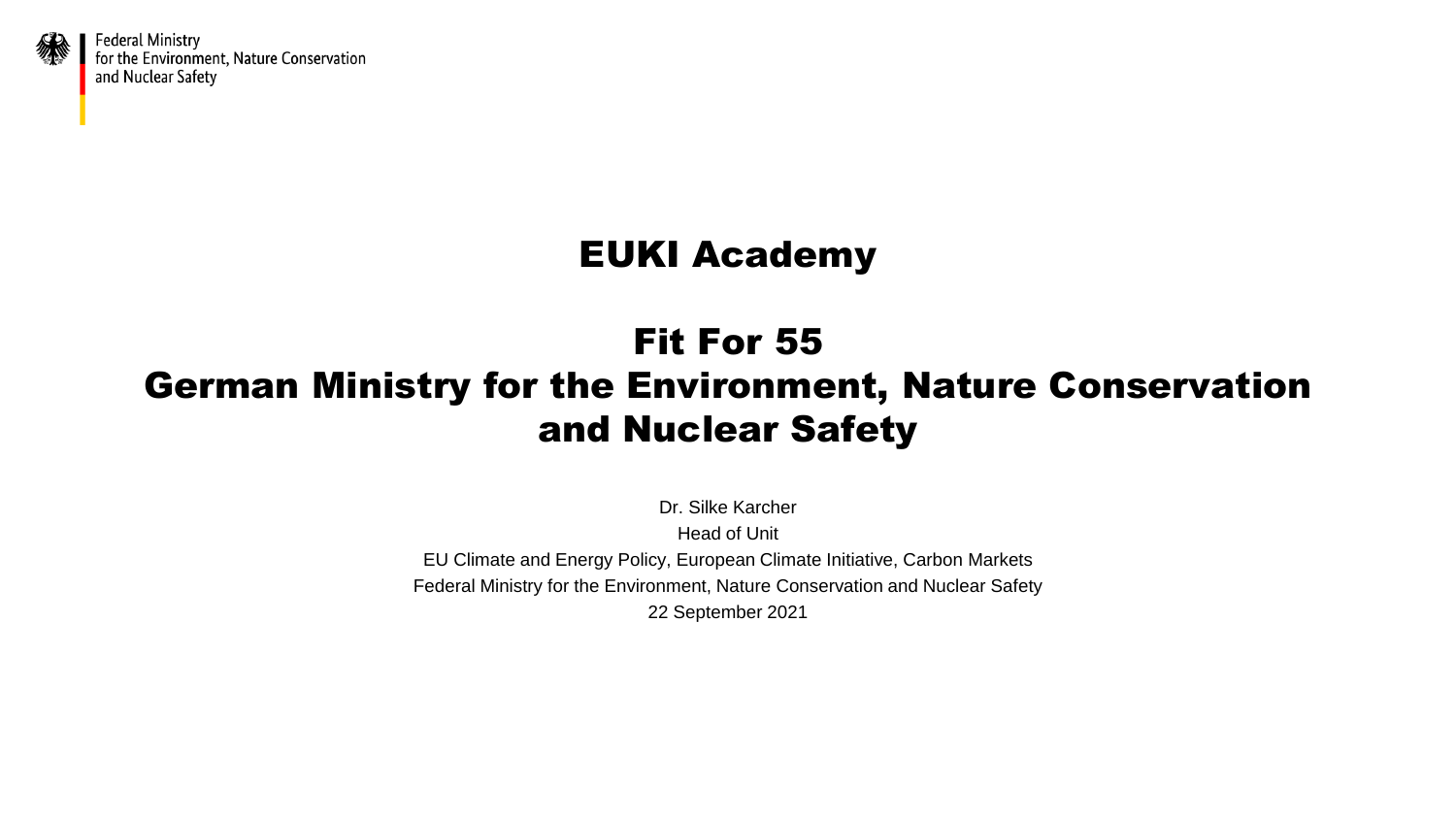

### "Fit for 55" package embedded in EU Green Deal

# **The European Green Deal**



- EU increased climate target from at least 40% greenhouse gas mitigation to **at least 55% compared to 1990 by 2030** and submitted new EU-NDC under the Paris Agreement in December 2020
- The EU climate law enshrines 2030-target as well as long-term target to become **climate neutral by 2050**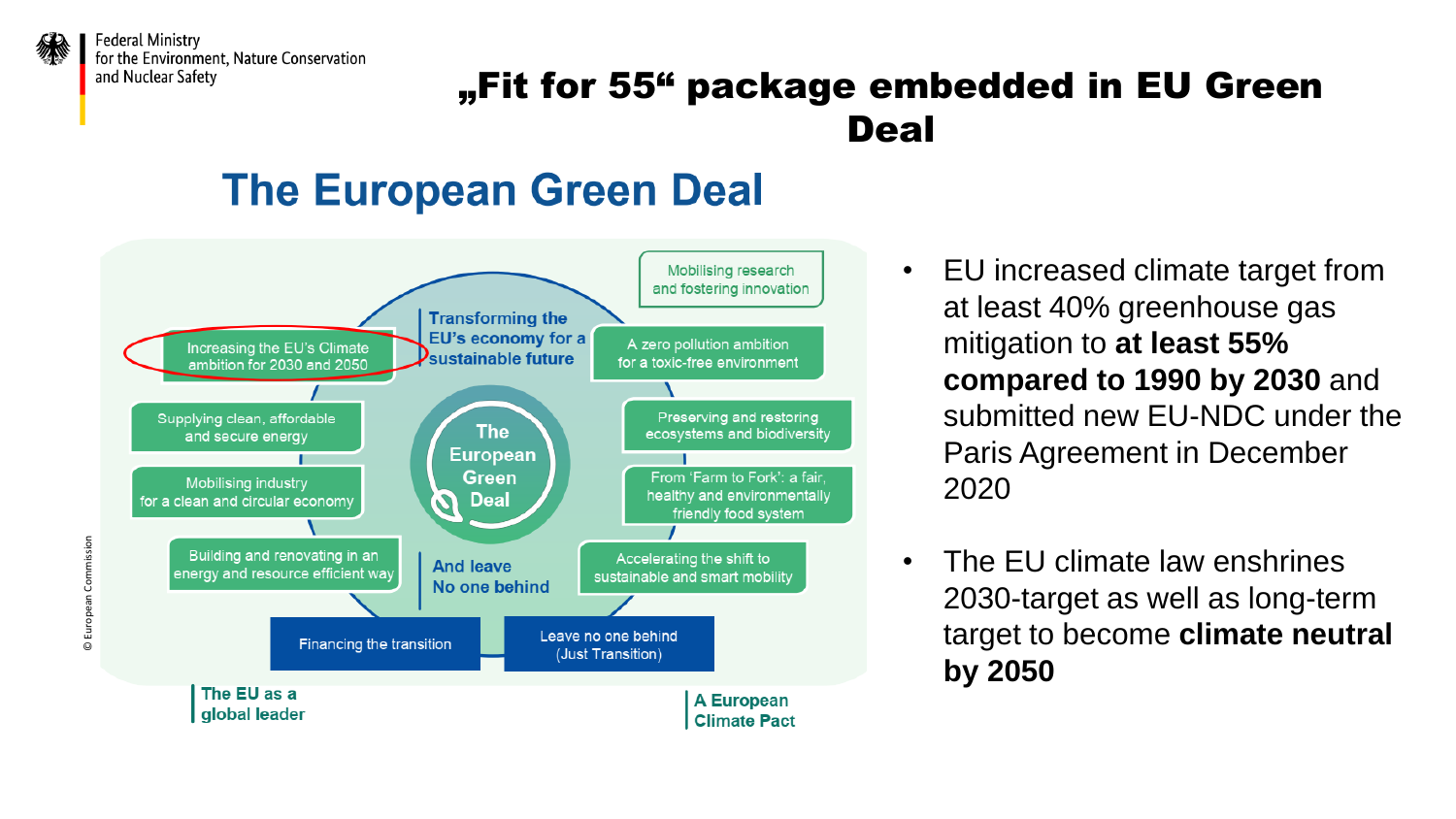### "Fit for 55"-package wide mix of policy instruments

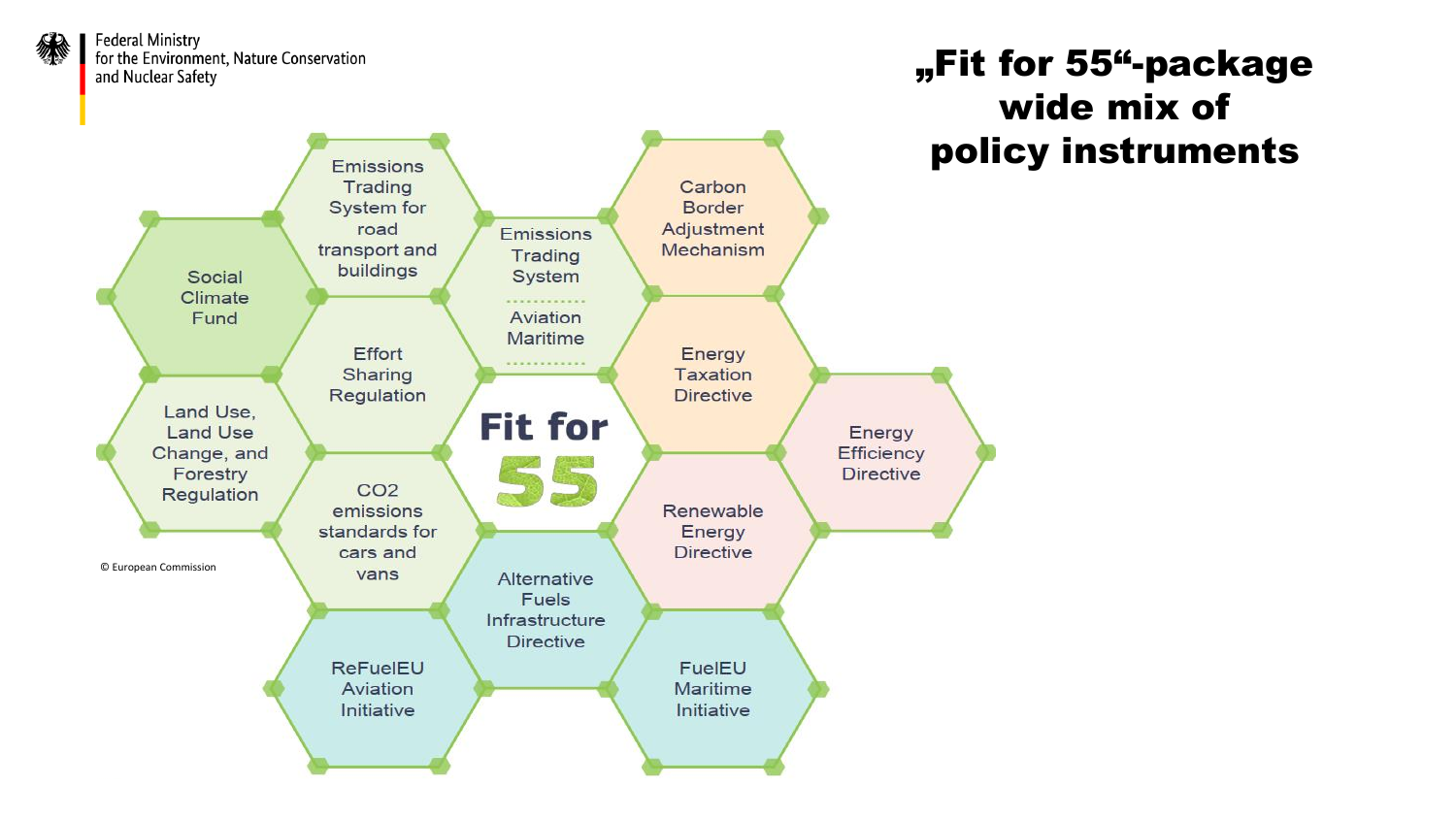

# **Specific "Fit for 55" files:** Emission Trading System (ETS)

- Existing ETS covers **energy, industry and aviation** by introducing a carbon price, installations have incentive to reduce their emissions
- Since the start of the ETS in 2005, total **emissions** from stationary installations **decreased by 43%**
- Current ETS price: **55€ per ton of CO2** equivalent
- New target for existing ETS: emissioin reduction of 61% by 2030 compared to 2005 (before: 43% compared to 2005)
- European Commission proposes to establish a **second ETS for transport and buildings**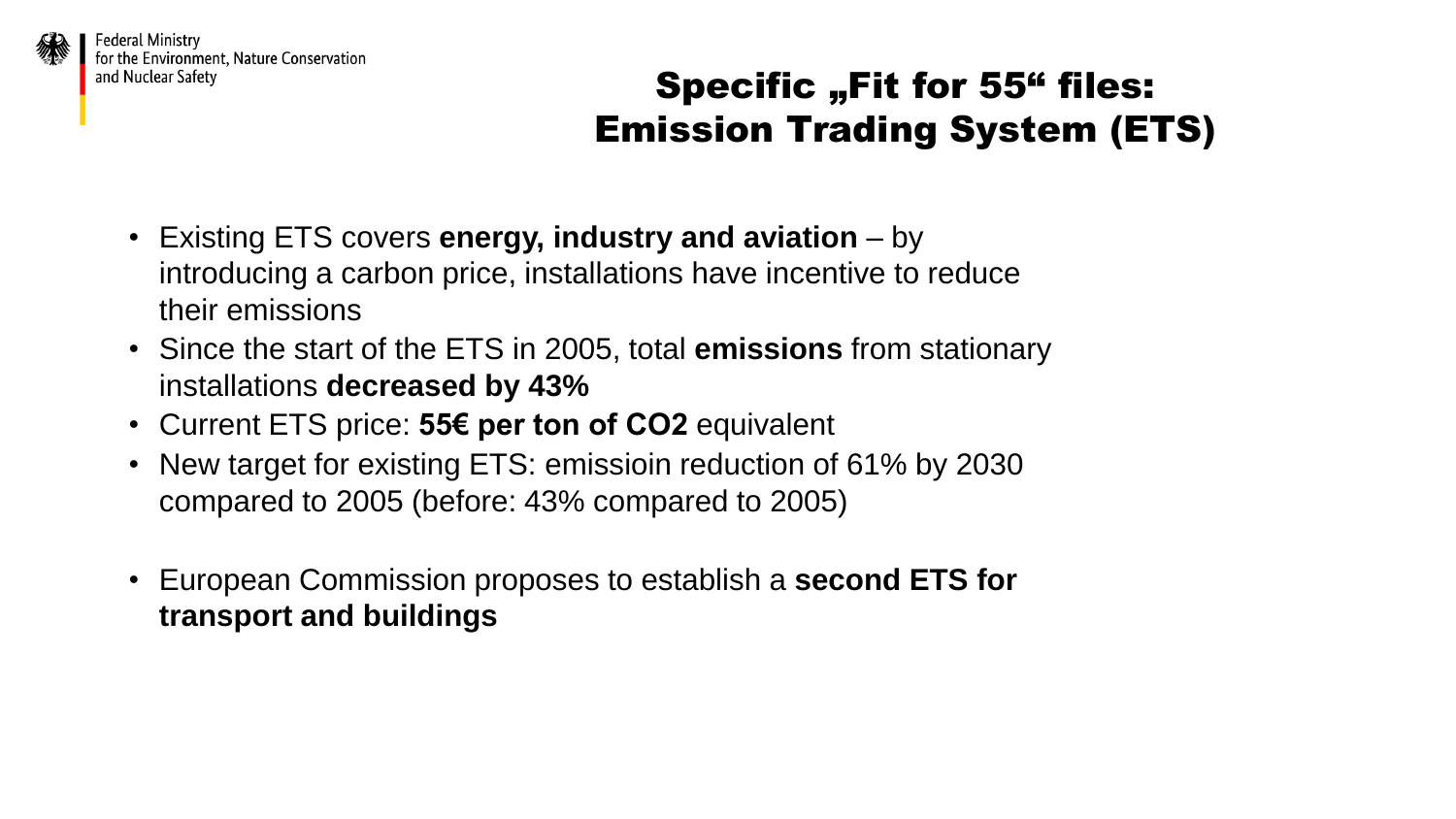

# Specific "Fit for 55" files: Effort Sharing Regulation (ESR)

- ESR defines **Member States' (MS) emission reduction targets for buildings, tranport, agriculture, small industry** – which so far have not been covered by emission trading
- Proposal European Commission: increasing emission reduction target from 29 to **40% by 2030 compared to 2005**
- Overarching EU target is then split into binding national targets for Member States based on two criteria: **GDP/ capita** and **cost efficient** emission reduction potential



 $\blacksquare$  Existing Target  $\blacksquare$  Target increase

**ESR – new target distribution between MS**

 $-60%$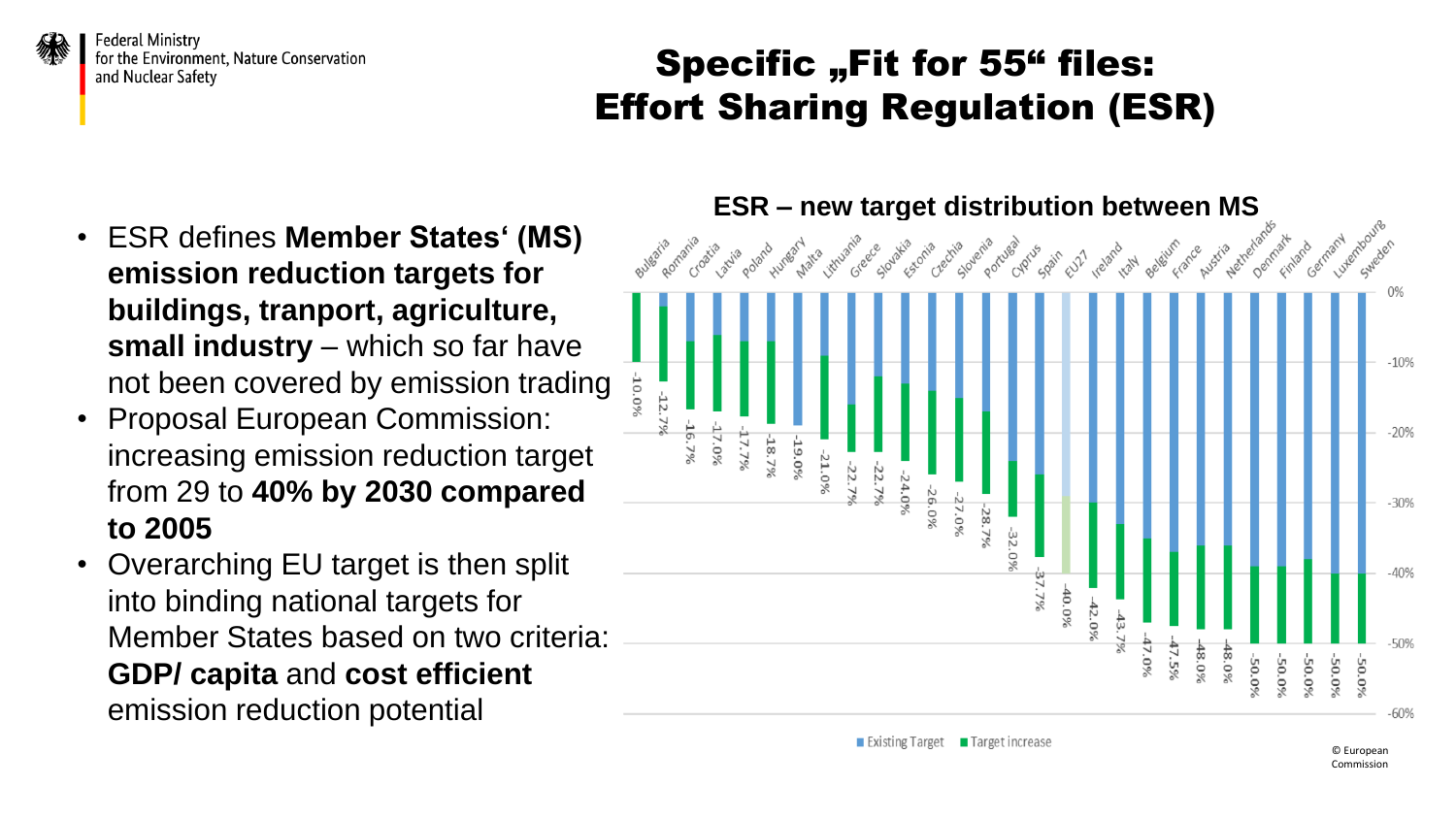

### Specific "Fit for 55" files: Renewables and Efficiency

EU Climate Policy also requires a strong focus on

**Renewables** in the

EU energy mix 19.7% Current renewables share (in 2019) 32% Current EU 2030 target 40% New EU 2030 target

Renewables:  $\blacksquare$  And energy efficiency:

#### 17.0-17.4%

Current energy efficiency savings for primary and final energy consumption (in 2019)

#### 32.5%

Current EU 2030 non-binding target (relative to 2007 projections)

### 36-39%

New EU 2030 binding target for final and primary energy consumption

#### © European Commission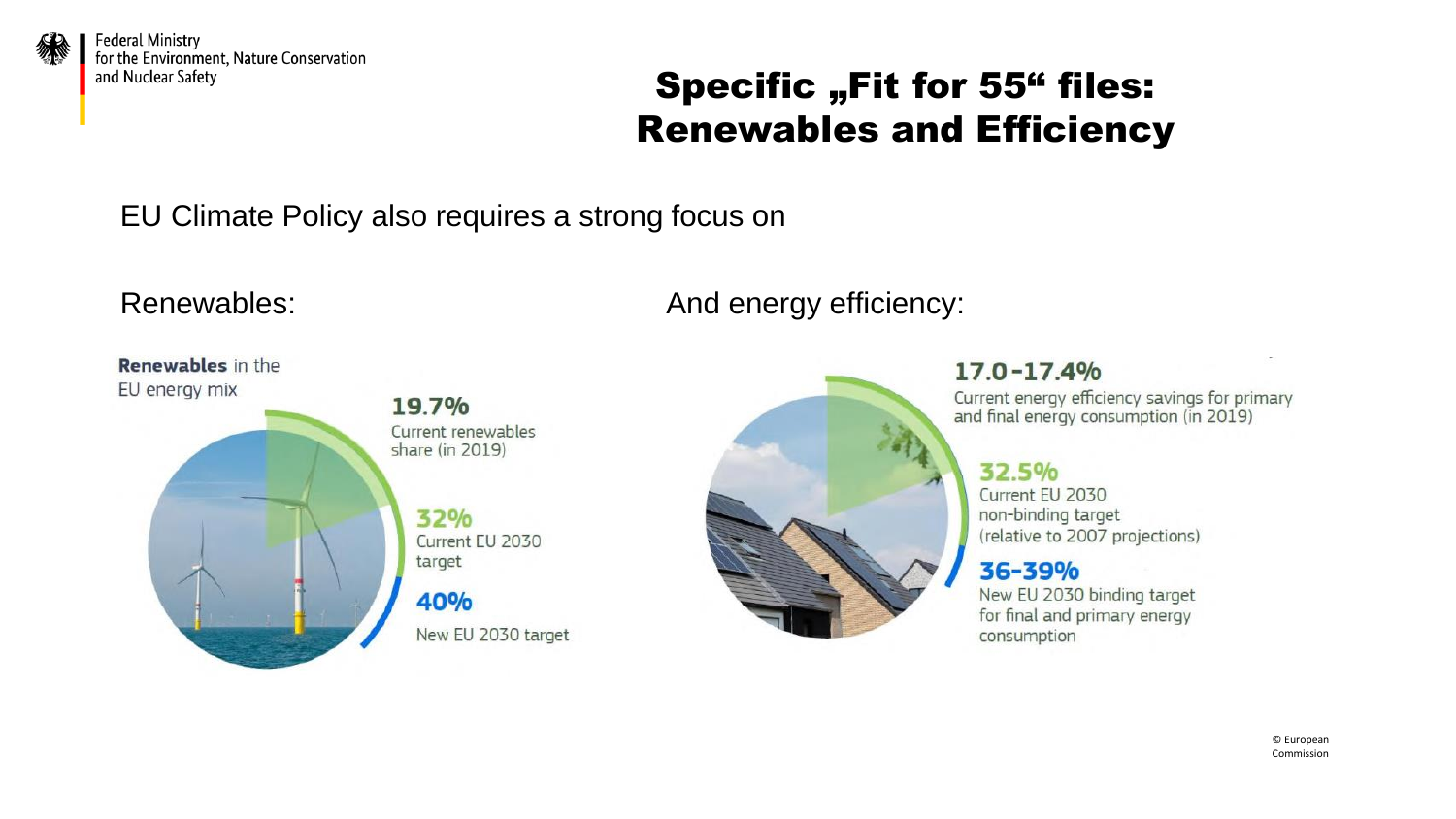

# Ratching up German climate targets in light of new EU-NDC

(Old) Federal Climate Act (2019):

- **Annual emission budgets** for energy, transport, building, industry, agriculture and waste **sectors**, **2020 - 2030**
- Overall GHG mitigation target **2030: 55%**
- **Greenhouse gas neutrality** by **2050**

### Federal Climate Act **after revision in June 2021,** UPDATES:

- Updated annual emission budgets for energy, transport, building, industry, agriculture and waste sectors, 2020 – 2030
- Overall GHG mitigation target **2030: 55% 65%**
- Overall GHG mitigation target **2040: 88%**
- GHG mitigation **trajectory 2030 – 2040** (linear path)
- Specific targets to improve the capacity of the **LULUCF sector** as a carbon sink for the years 2030, 2040 and 2045
- **Greenhouse gas neutrality** by 2050 **2045**
- **Negative emission balance** after **2050**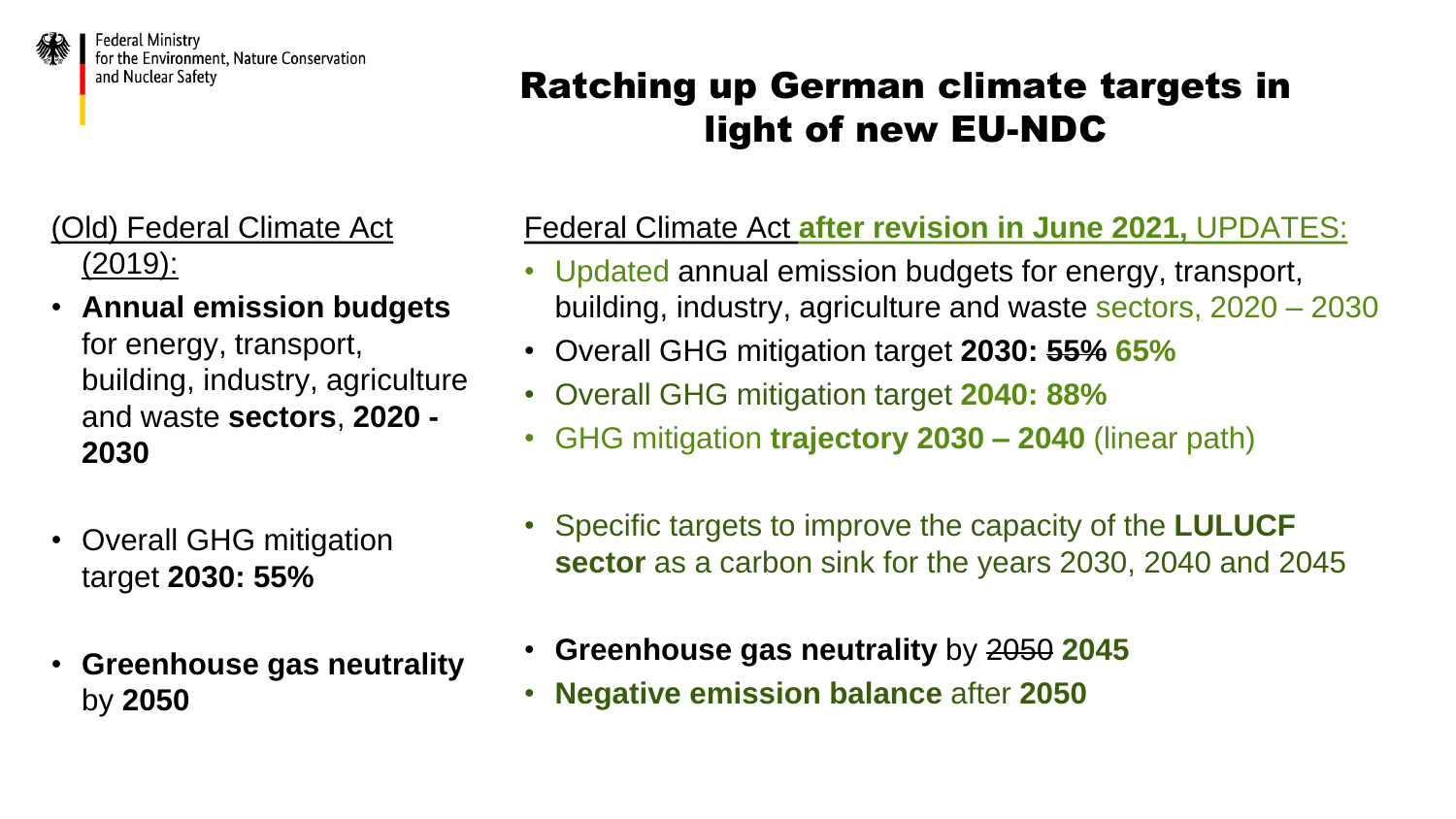

### EU legislative process – what happens next?

- **European Comission** has tabled **legislative proposals** for making the legal framework "fit" for at least 55% emission reduction by 2030.
- Proposals will now be **negotiated in the Council** (Member States' Ministers) and the **European Parliament**. Each need to agree on a coherent legal text.
- Once all three versions of the legal texts exist, representatives of the three entities consolidate their versions in **Trilogues**.